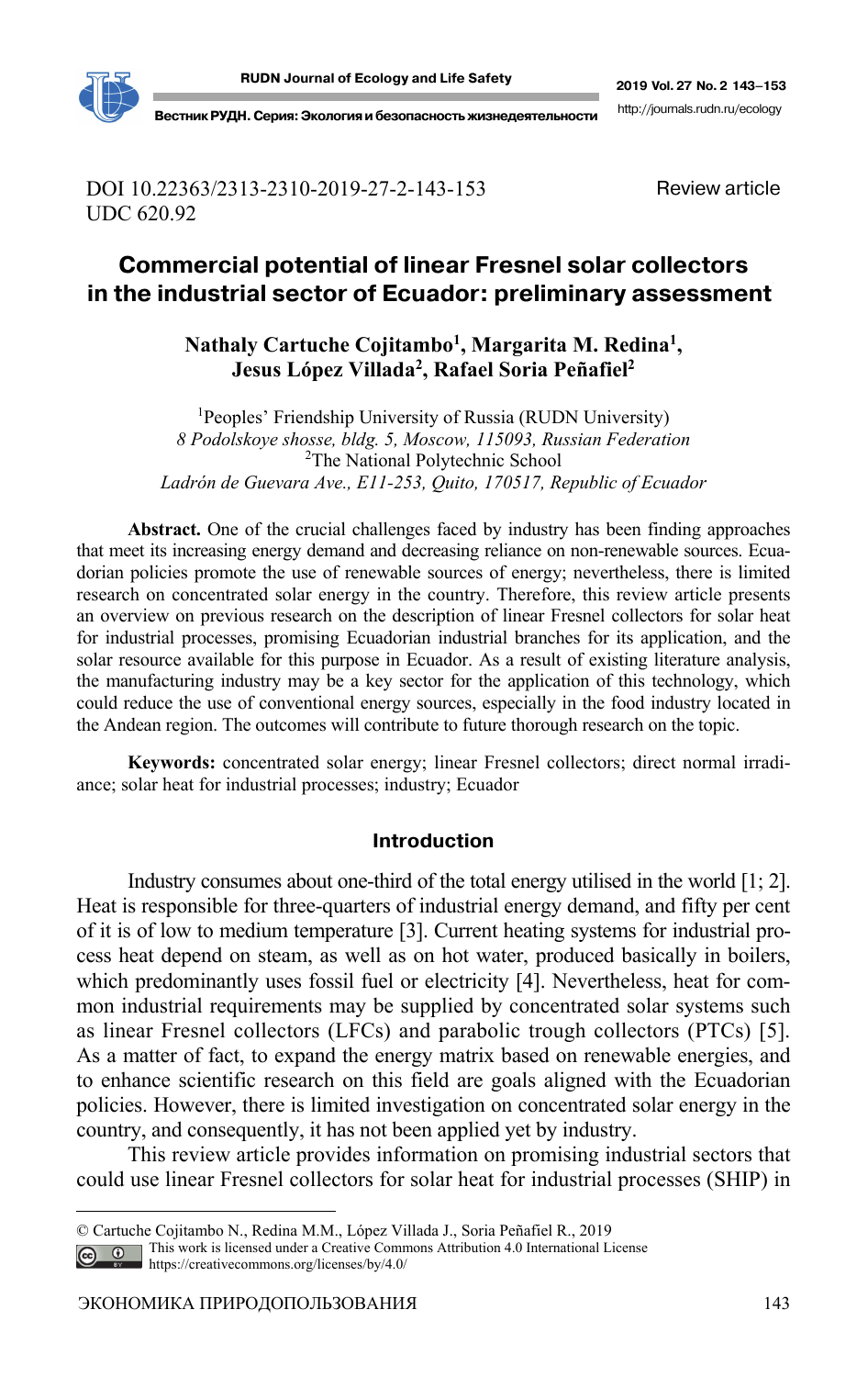the continental region of Ecuador. The outcomes will contribute to forthcoming techno-economic studies.

Existing literature on LFCs for SHIP was analysed, which has been carried out as well for the work developed by [6]. First of all, it was necessary to recognise the advantages and disadvantages of LFCs. Then, reliable sources of information such as the Global Solar Atlas [7] and the NSRDB Data Base [8] provided data on the solar resource in Ecuador. At the same time, the most incident industrial sectors of the country and their location were identified, through the review of available statistical reports [9; 10]. Finally, current Ecuadorian policies and legislation on renewable energy were underlined.

### **Linear Fresnel collectors**

Table 1 shows the drawbacks and benefits of LFCs, in comparison with other concentrated solar technologies, discussed in articles and reports related to the topic.

Table 1

| <b>Disadvantages</b>                                     | <b>Advantages</b>                                           |
|----------------------------------------------------------|-------------------------------------------------------------|
| The implementation of tracking devices increases         | Compared to other types of solar fields, this tech-         |
| financial and maintenance resources                      | nology is simple, compact and cheap. It has a lower         |
|                                                          | investment cost and a payback period                        |
| The direct normal irradiance depends, among other        | Efficiency in the available land use, for its implementa-   |
| factors, on the geographical location                    | tion. It offers a multiple land use too; for example, agri- |
|                                                          | culture could make use of the semi-shaded space un-         |
|                                                          | der the LFCs                                                |
| The mirror rows shade each other at high transver-       | Absorber tubes and collectors can be very long, which       |
| sal incidence angles                                     | reduces pressure losses, the number of loops and tube       |
|                                                          | connections                                                 |
| Optical losses may induce a partial decline in the total | The use of solar radiation presents lower thermal losses    |
| cost-effectiveness                                       | thanks to the secondary concentrator in the receiver        |
| If it is necessary to reach higher temperatures, then    | Fresnel for a direct steam generation does not need any     |
| HTFs such as molten salt, oil, and other materials must  | HTF in between                                              |
| be added                                                 |                                                             |
| Cleaning is often needed to reduce dust accumula-        | The tracking system of LFC needs lower forces to            |
| tion. However, it is simpler for LFCs than for PTCs      | move the mirrors than PTC                                   |
| Research on advance material to avoid ultraviolet        | Once its useful life is over, most of its components        |
| degradation is required                                  | could be recycled. The remaining ones can be in-            |
|                                                          | cinerated or sent to landfill                               |

**Disadvantages and advantages of LFCs [11–14]**

LFC is a line-focus system that belongs to concentrating direct normal irradiance (DNI) technologies, which can reach temperatures of about 400 °C [15] depending on the heat transfer fluid employed. An LFC is divided into numerous long rows of almost flat mirrors, which rotate individually along one axis to focus solar radiation onto a linear fixed receiver [12; 13]. This technology has been developed mainly by industrial enterprises from Germany, Spain, United States, Italy, France, and others [16; 17]. LFC has not been adopted yet in Ecuador due to a lack of studies showing its technical and economic potential.

## **Industrial sector in Ecuador**

One of the multiple applications of LFCs is the direct steam generation for SHIP. Key industrial sectors suitable for the adoption of solar thermal systems may differ between countries. For the most part, they are generally food, beve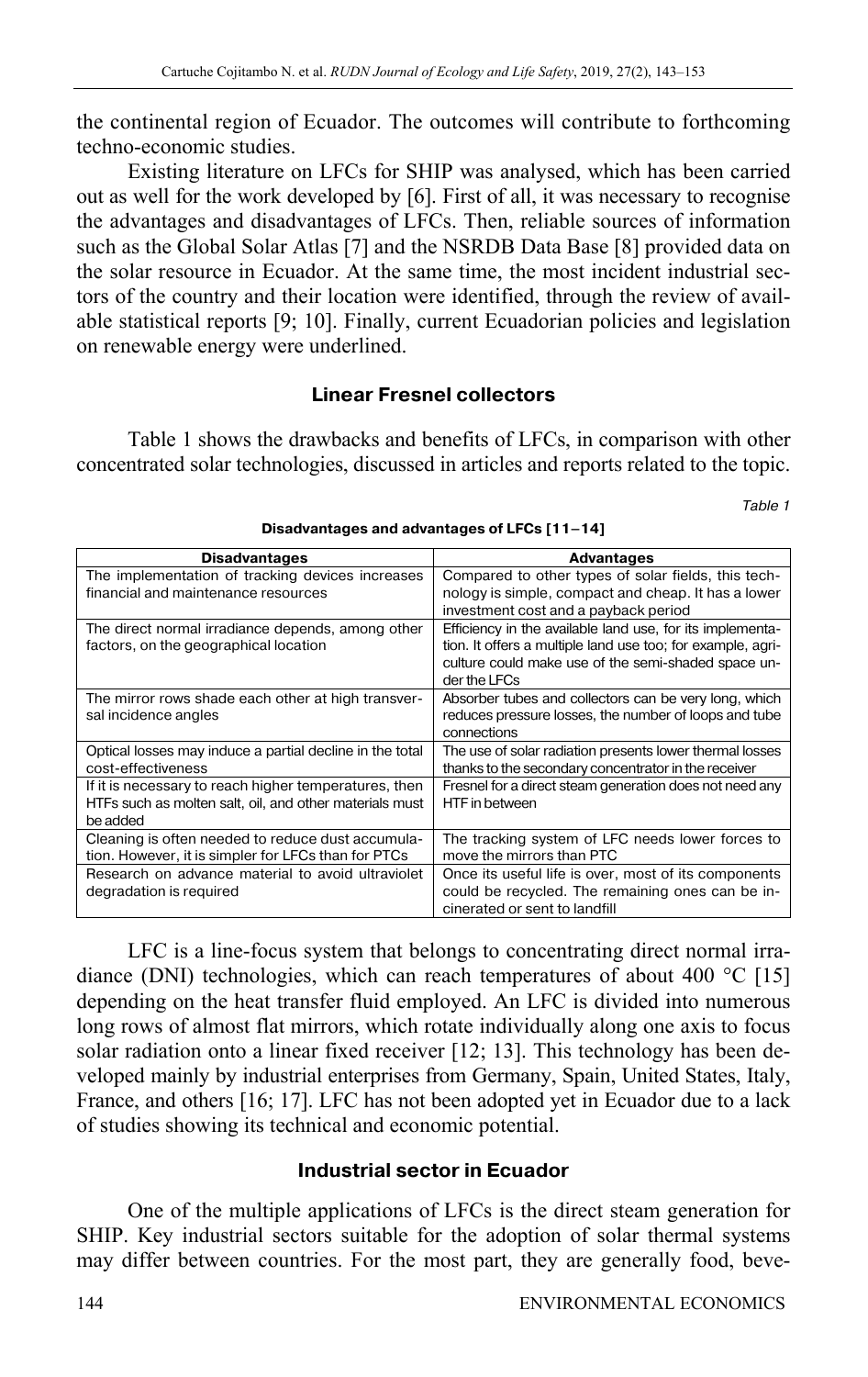rage, transport equipment, machinery, textile, and pulp and paper industries, because approximately 60% of the heating requirements can be supplied at less than  $250 °C$  [18].

According to [19], the agro-food industry has stood out with more than 50% of manufacturing gross domestic product (GDP) in Ecuador. In 2014, the industrial sector accounted for 19,4% of the total energy consumption of the country, which increased by more than 50% from 2006 to 2014. Manufacturing industrial subsector mostly contributed to this increase. Then, in May 2018, the manufacture of food products was by far one of the most incident sectors in Ecuador regarding the manufacturing production index [9]. Accordingly, it may be a key sector for the use of solar thermal systems in the country. Diesel and electricity have been the main sources of energy for the Ecuadorian industry [19], which indicates that they could be reduced or replaced by LFCs.



**Figure 1.** Share in sales of companies with manufacturing activities by province in 2016 Source: Adapted from [10].

It is worth to mention that, as depicted in Figure 1, in 2016, more than 75% of total sales were made by enterprises located in Pichincha and Guayas provinces. In contrast, firms from the Amazon and Insular regions had the lowest percentage of about 1% of the total sales.

#### **Solar resource in the continental region of Ecuador**

The direct normal irradiance is the resource used by concentrated solar technologies for SHIP [20]. Its implementation takes place with higher economic feasibility in areas where DNI is abundant  $(5 \text{ kWh/m}^2/\text{day})$  [19], which are usually located in subtropical latitudes (dry and hot regions with clear skies). Nevertheless, DNI is remarkably higher at higher elevations, where absorption and scattering of sun's rays owing to aerosols can be much lower [21]. However, values between 4 and 6 kWh/m<sup>2</sup>/day may be still considered economically feasible [22].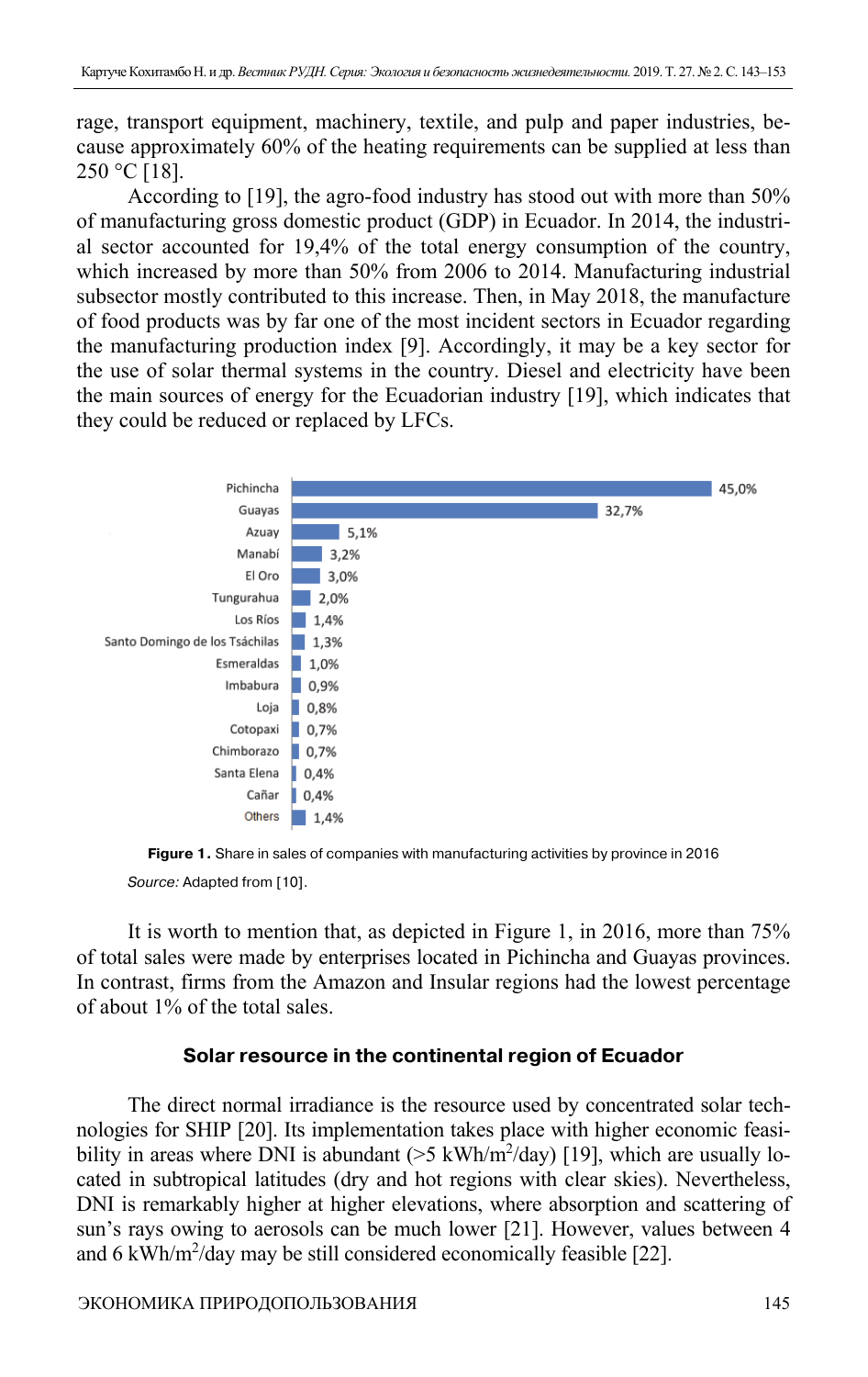

**Figure 2.** Direct normal irradiation map of Ecuador

Ecuador has a relatively abundant solar resource that reaches a value of approximately 4,6 kWh/m<sup>2</sup>/day [19]; with attention to its Andean region, where the DNI is higher. As evidence, Figure 2 [7] illustrates the long-term average of DNI from 1999 to 2015. Conversely, despite Ecuador's important solar potential, the participation of this energy in the energy matrix is minimal. In agreement with Vaca [23], one of the reasons is originated in the limited number of studies to quantify the solar resource in the localities of Ecuador.

## **Ecuadorian policies and regulations on renewable energy**

Not only Ecuador was the first country worldwide to grant rights to Nature or *'Pacha Mama'* in its 2008 constitution, but also it has a relevant number of policies and regulations for environmental management. They include mechanisms of promotion and economic incentives that encourage an efficient and sustainable use of natural resources. Table 2 is only an example of Ecuadorian regulations that cite renewable energies, and international agreements on the topic that the country has ratified.

Source: Global Solar Atlas [7].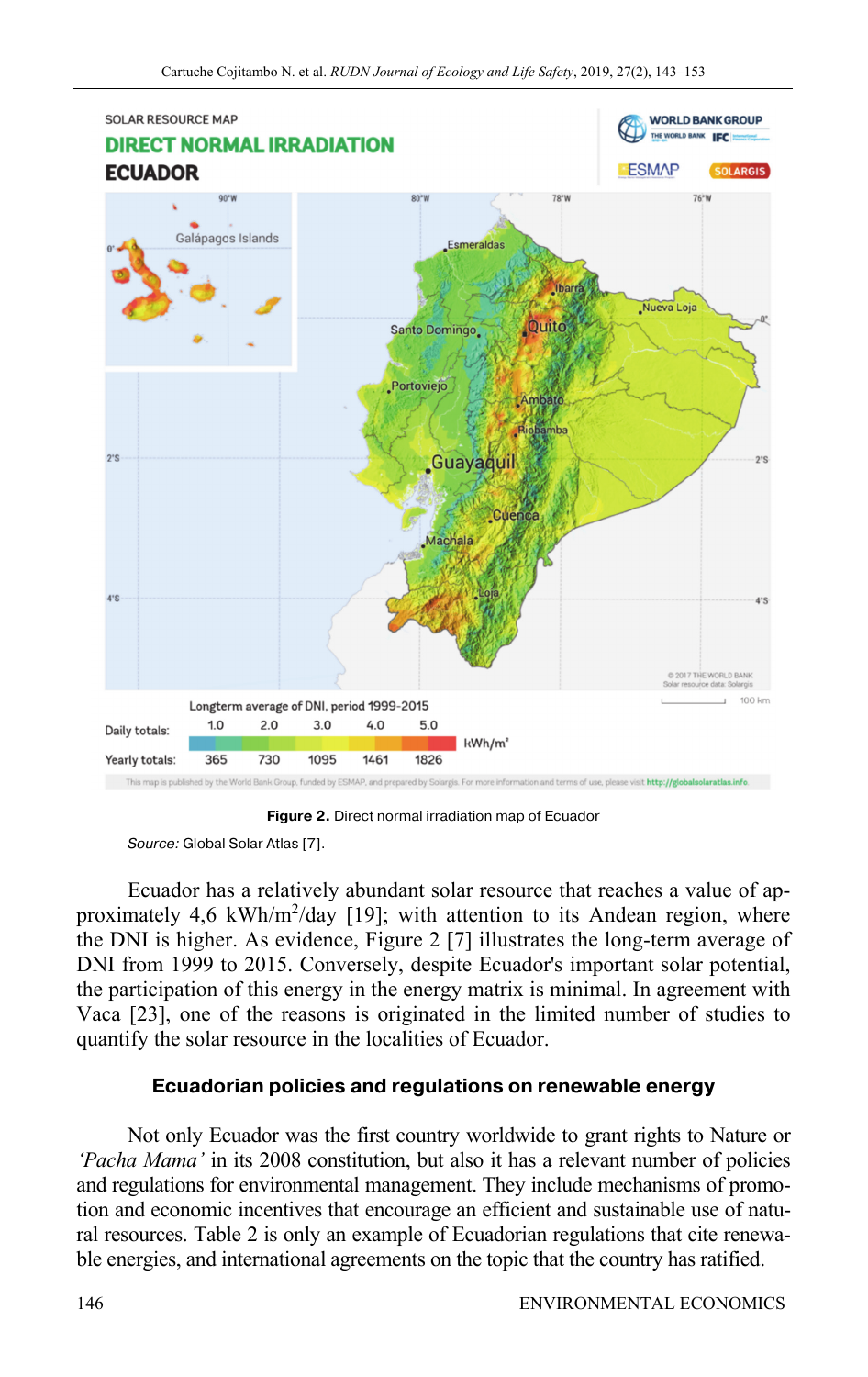Table 2

| Ecuadorian legal framework and international agreements on renewable energy |  |
|-----------------------------------------------------------------------------|--|
|                                                                             |  |

| <b>Name</b>                                                                              | Year      |
|------------------------------------------------------------------------------------------|-----------|
| National Constitution of Ecuador [24]                                                    | 2008      |
| Rio Declaration on Environment and Development [25]                                      | 1992      |
| Kyoto Protocol, second period [26]                                                       | 2013-2020 |
| 2030 Agenda for Sustainable Development [27]                                             | 2015      |
| 'Toda una vida' National Development Plan 2017-2021 [28]                                 | 2017-2021 |
| National Energy Efficiency Plan 'PLANEE' 2016-2035 [29]                                  | 2016-2035 |
| Organic Code of the Environment [30]                                                     | 2017      |
| Organic Law of Energy Efficiency [31]                                                    | 2019      |
| Organic Law of the Public Service of Electric Power [32]                                 | 2015      |
| Institutional Framework for Environmental Incentives. Ministerial Agreement No. 140 [33] | 2015      |

#### **Preliminary conclusions**

Ecuador promotes the use of renewable sources of energy and energy efficiency through its legal framework: National Constitution of Ecuador, *'Toda una vida'* National Development Plan 2017–2021, Organic Code of the Environment, Organic Law of Energy Efficiency, the Organic Law of the Public Service of Electric Power, and so on. Moreover, the country has ratified international commitments on this regard: Kyoto Protocol, Rio Declaration on Environment and Development, 2030 Agenda for Sustainable Development.

LFC is a simple, compact and reasonable technology, with techno-commercial challenges. It is geographically restricted to areas with high DNI, like the Ecuadorian Andes, but fortunately, leading industrial companies are located in many provinces of this region.

In spite of having good solar resource and supportive laws, Ecuador has insufficient research on LFC for SHIP. This technology has not been adopted yet by the industrial sector.

The implementation of LFCs in the manufacturing sector of Ecuador could reduce the use of conventional sources of energy, especially in the food industry.

All these points considered suggest that there is a feasible market for linear Fresnel technology in the country. Nevertheless, this conclusion must be confirmed or denied by means of further research.

#### **References**

- [1] Berger M, Meyer-Grünefeldt M, Krüger D, Hennecke K, Mokhtar M, Zahler C. First Year of Operational Experience with a Solar Process Steam system for a Pharmaceutical Company in Jordan. *Energy Procedia.* 2016;91: 591–600.
- [2] Zahler C, Iglauer O. Solar process heat for sustainable automobile manufacturing. *Energy Procedia.* 2012;30: 775–82. http://dx.doi.org/10.1016/j.egypro.2012.11.088
- [3] Philibert C. *Renewable Energy for Industry.* Paris: International Energy Agency; 2017. Available from: https://www.iea.org/publications/insights/insightpublications/Renewable\_ Energy for Industry.pdf (Accessed 29 February 2019).
- [4] IEA-ETSAP, IRENA. *Solar Heat for Industrial Processes: Technology Brief.* Paris, Abu Dhabi; 2015. Available from: http://www.solarthermalworld.org/sites/gstec/files/ news/file/2015-02-27/irena-solar-heat-for-industrial-processes\_2015.pdf (Accessed 28 February 2019).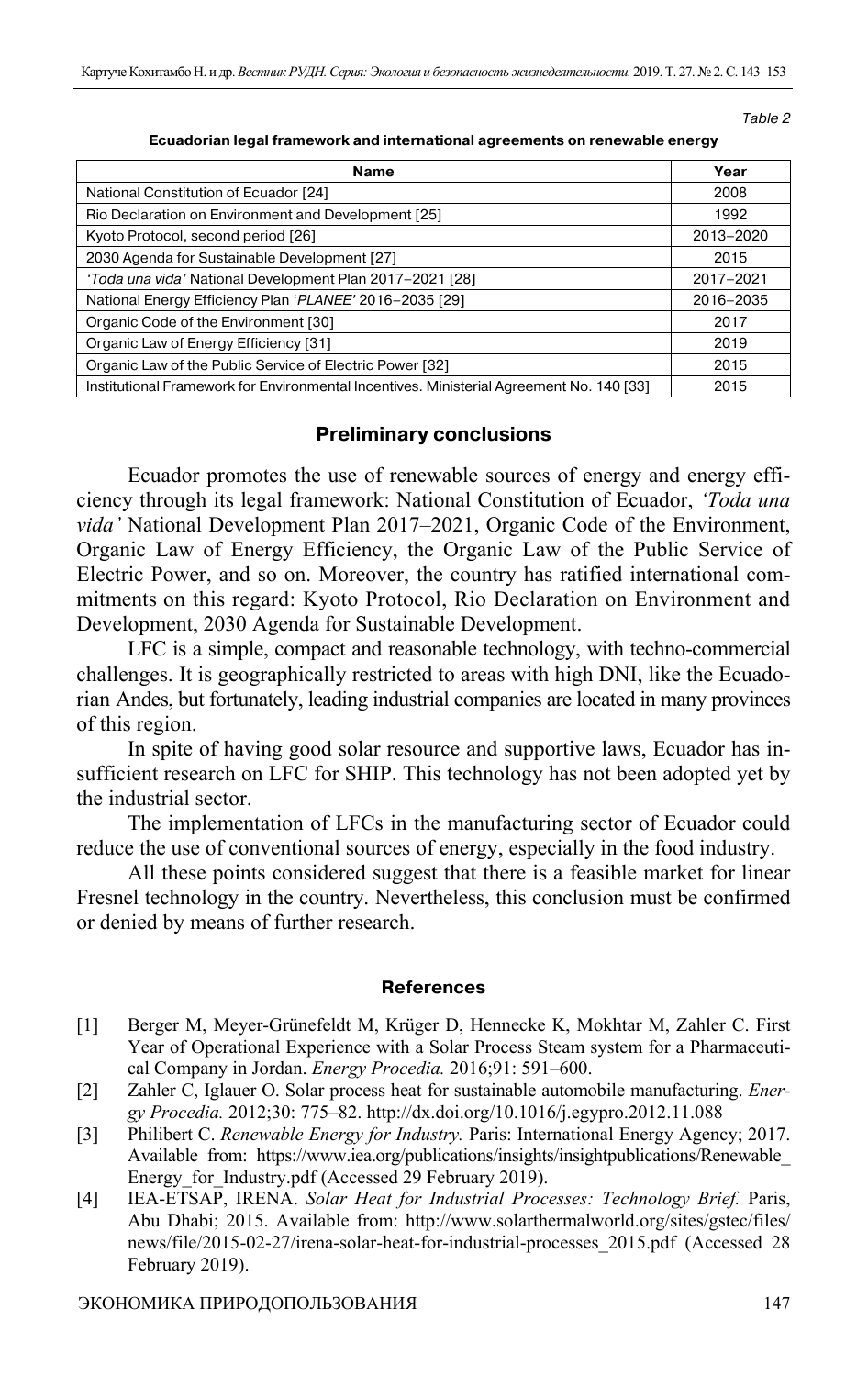- [5] Kurup P, Turchi C. *Initial Investigation into the Potential of CSP Industrial Process Heat for the Southwest United States.* United States; 2015. Available from: https:// www.nrel.gov/docs/fy16osti/64709.pdf. doi:10.2172/1227710
- [6] Cartuche N. *Evaluation of the commercial potential of linear Fresnel collectors in the industrial sector of Ecuador in the short, medium and long term.* Peoples' Friendship University of Russia (RUDN University); forthcoming 2019.
- [7] The World Bank Group. *Global Solar Atlas*. 2016. Available from: https:// globalsolaratlas.info/ (Accessed 6 February 2019).
- [8] DOE/NREL/ALLIANCE. *NSRDB Data Viewer.* Available from: https://nsrdb.nrel.gov/ nsrdb-viewer (Accessed 31 May 2018).
- [9] INEC. *Resultados Índice de Producción de la Industria Manufacturera*. Instituto Nacional de Estadística y Censos; 2018. Available from: http://www.ecuadorencifras. gob.ec/documentos/web-inec/Estadisticas\_Economicas/IPI-M/2018/Mayo-2018/ PRESENTACION\_RESULTADOS\_IPI-M\_2018\_05.pdf (Accessed 24 July 2018).
- [10] INEC. *Directorio de Empresas y Establecimientos*. 2016. Available from: http://www. ecuadorencifras.gob.ec/documentos/web-inec/Estadisticas\_Economicas/Directorio Empresas/Directorio\_Empresas\_2016/Principales\_Resultados\_DIEE\_2016.pdf (Accessed 10 March 2019).
- [11] Gunther M. Advanced CSP Teaching Materials Linear Fresnel Technology. In: *Advanced CSP teaching materials.* EnerMENA, DLR; 2011. pp. 1–43. Available from: http://www.energy-science.org/bibliotheque/cours/1361468614Chapter06Fresnel.pdf (Accessed 10 March 2019).
- [12] Kumar V, Shrivastava RL, Untawale SP. Fresnel lens: A promising alternative of reflectors in concentrated solar power. *Renew Sustain Energy Rev.* 2015;44: 376–390.
- [13] The European Union. *Concentrating Solar Power.* The European Union; 2013. Available from: http://setis.ec.europa.eu/energy-research/sites/default/files/docs/ERKCTRSConcentrating SolarPower\_print.pdf (Accessed 5 June 2018).
- [14] Mazzaferro CA. *Life Cycle Assessment of Electricity Production from Concentrating Solar Thermal Power Plants.* Universita Degli Studi Di Padova; 2017. Available from: http://tesi. cab.unipd.it/57365/1/Alberti\_Mazzaferro\_Cinzia\_1131026.pdf (Accessed 24 February 2019).
- [15] REN21. *Renewable Energy Tenders and Community [Em]power[ment]: Latin America and the Caribbean.* Paris; 2017. Available from: http://www.ren21.net/wp-content/uploads/ 2017/09/LAC-Report.pdf (Accessed 1 April 2018).
- [16] AEE INTEC. *Solar Thermal Plants Database.* 2018. Available from: http://ship-plants. info/solar-thermal-plants (Accessed 13 July 2018).
- [17] Solar Payback. *Suppliers of Turnkey Solar Process Heat Systems.* 2019. Available from: https://www.solar-payback.com/suppliers/ (Accessed 22 January 2019).
- [18] Vannoni C, Battisti R, Drigo S. *Potential for solar heat in industrial processes.* IEA SHC Task 33 and SolarPACES Task IV: Solar heat for industrial processes. Madrid; 2008. Available from: http://archive.iea-shc.org/publications/task.aspx?Task=33 (Accessed 10 March 2019).
- [19] INER. *Análisis de oportunidades de investigación, desarrollo e innovación en eficiencia energética y energías renovables en Ecuador. Un enfoque desde el sector académico*. Quito; 2016. Available from: http://iner.ec/plataforma/Documento.pdf (Accessed 10 March 2019).
- [20] Blanc P, Espinar B, Geuder N, Gueymard C, Meyer R, Pitz-Paal R et al. Direct normal irradiance related definitions and applications: The circumsolar issue. *Solar Energy.* 2014;110: 561–77.
- [21] OECD/IEA. *Technology Roadmap Solar Thermal Electricity.* Paris; 2014. Available from: https://webstore.iea.org/technology-roadmap-solar-thermal-electricity-2014 (Accessed 24 February 2019).
- [22] Cevallos-Sierra J, Ramos-Martin J. Spatial assessment of the potential of renewable energy: The case of Ecuador. *Renewable and Sustainable Energy Reviews.* 2018;81(P1): 1154–1165. http://dx.doi.org/10.1016/j.rser.2017.08.015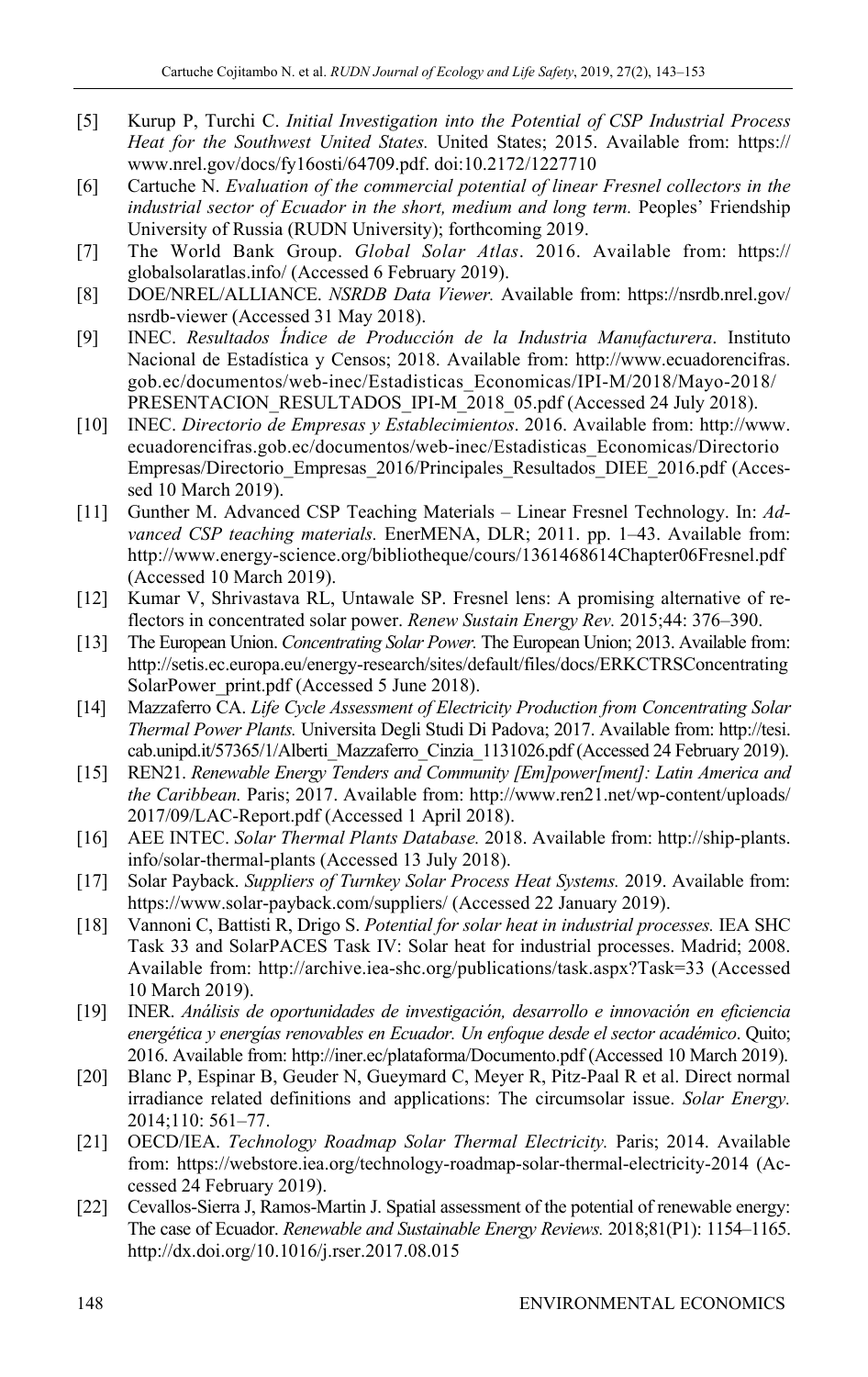- [23] Vaca Revelo D. *Validación de datos satelitales de radiación solar utilizando mediciones terrestres para el Ecuador*. Escuela Politécnica Nacional; 2018. Available from: http:// bibdigital.epn.edu.ec/handle/15000/19516 (Accessed 6 February 2019).
- [24] Asamblea Constituyente del Ecuador. *Constitución de la República del Ecuador 2008*. Registro Oficial 449 República del Ecuador. Available from: https://www. corteconstitucional.gob.ec/images/contenidos/quienes-somos/Constitucion\_politica.pdf (Accessed 10 March 2019).
- [25] The United Nations Conference on Environment and Development. *Rio Declaration on Environment and Development 1992.* Available from: http://www.unesco.org/education/ pdf/RIO\_E.PDF (Accessed 10 March 2019).
- [26] United Nations Climate Change. *United Nations Framework Convention on Climate Change*. 2018. Available from: https://unfccc.int/process/the-kyoto-protocol (Accessed 26 June 2018).
- [27] The United Nations. Transforming Our World: the 2030 Agenda for Sustainable Development. 2015. Available from: https://sustainabledevelopment.un.org/post2015/ transformingourworld (Accessed 8 February 2019).
- [28] SENPLADES. *Plan Nacional de Desarrollo 2017–2021. Toda una Vida*. Senplades, CNP-003-2017. Ecuador; 2017. Available from: http://www.planificacion.gob.ec/wp-content/ uploads/downloads/2017/10/PNBV-26-OCT-FINAL\_0K.compressed1.pdf (Accessed 10 March 2019).
- [29] Ministerio de Electricidad y Energía Renovable. *Plan Nacional de Eficiencia Energética 2016–2035*. Ecuador. Available from: http://www.centrosur.gob.ec/sites/default/ files/1. PLANEE maqueta final digital\_1.pdf (Accessed 10 March 2019).
- [30] Asamblea Nacional. *Código Orgánico del Ambiente 2017*. Registro Oficial Suplemento 983 República del Ecuador. 2017. Available from: http://www.ambiente.gob.ec/wp-content/ uploads/downloads/2018/01/CODIGO\_ORGANICO\_AMBIENTE.pdf (Accessed 10 March 2019).
- [31] Asamblea Nacional. *Ley Orgánica de Eficiencia Energética 2019*. República del Ecuador.
- [32] Asamblea Nacional. *Ley Orgánica del Servicio Público de Energía Eléctrica 2015*. Registro Oficial Suplemento 418 República del Ecuador.
- [33] Ministerio del Ambiente. *Acuerdo Ministerial 140 Marco institucional para incentivos ambientales 2015.* Registro Oficial Edición Especial 387 Ecuador.

## **Article history:**

Received: 14.03.2019 Revised: 20.06.2019

## **For citation:**

Cartuche Cojitambo N, Redina MM, López Villada J, Soria Peñafiel R. Commercial potential of linear Fresnel solar collectors in the industrial sector of Ecuador: preliminary assessment. *RUDN Journal of Ecology and Life Safety.* 2019;27(2): 143–153. http:// dx.doi.org/10.22363/2313-2310-2019-27-2-143-153

## **Bio notes:**

*Nathaly Cartuche Cojitambo* – master's student, Department of Applied Ecology, Ecological Faculty, Peoples' Friendship University of Russia (RUDN University). *Contact information:* e-mail: nathalycartuche@gmail.com

*Margarita M. Redina* – Doctor of Economic Sciences, Associate Professor, Dean of the Faculty of Ecology, Head of the Department of Applied Ecology, Peoples' Friendship University of Russia (RUDN University). *Contact information:* e-mail: redina-mm@rudn.ru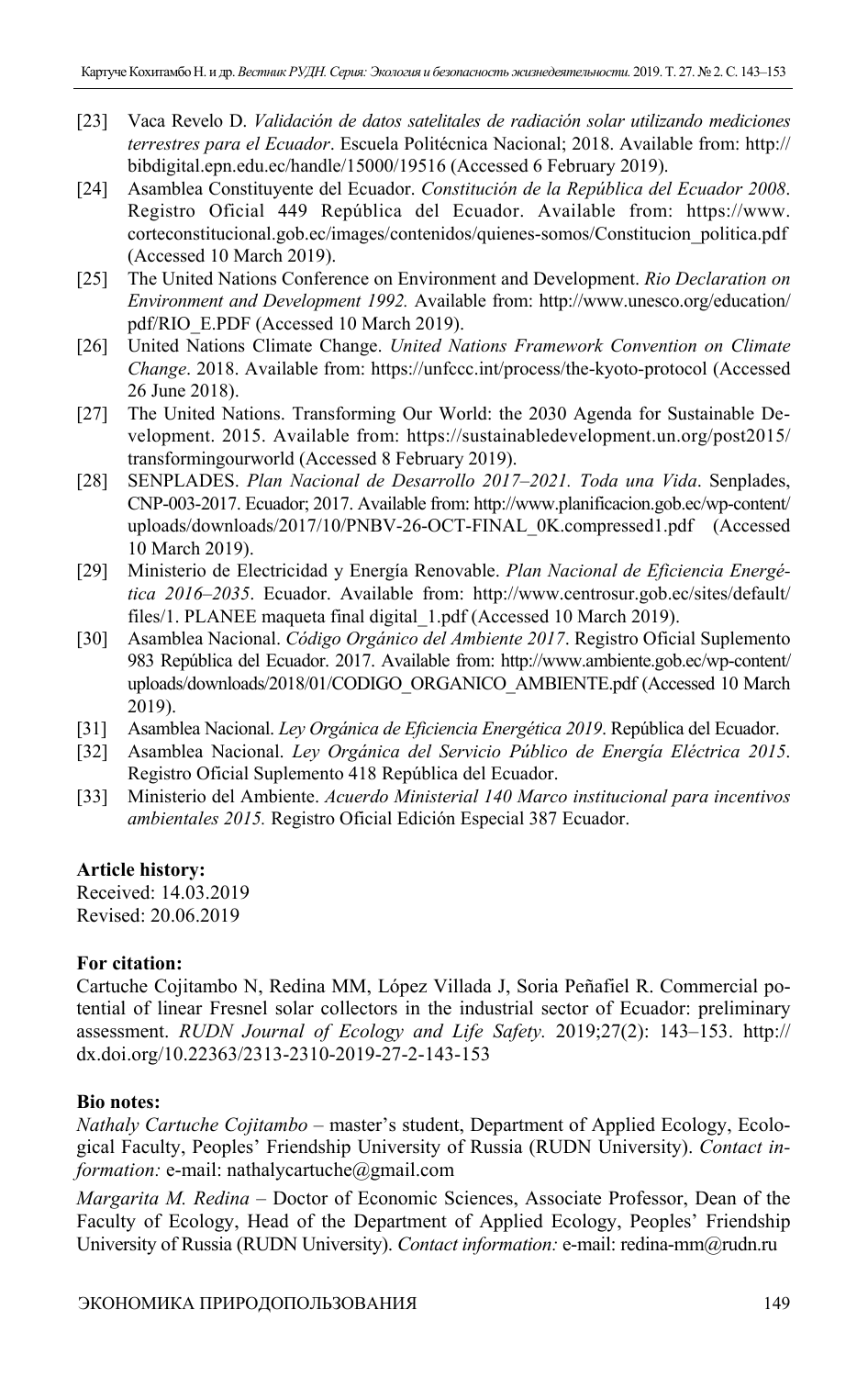*Jesus López Villada* – Doctor of Mechanical Engineering in HVAC (Heating, Ventilation and Air Aconditioning) Technologies and Energy Efficiency in Buildings, Department of Mechanical Engineering, The National Polytechnic School. *Contact information:* e-mail: jesus.lopez@epn.edu.ec

*Rafael Soria Peñafiel* – Doctor of Science in Energy Planning, Department of Mechanical Engineering, The National Polytechnic School. *Contact information:* e-mail: rafael.soria01@ epn.edu.ec

Обзорная статья

# **Коммерческий потенциал линейных солнечных коллекторов Френеля в промышленном секторе Эквадора: предварительная оценка**

## Н. Картуче Кохитамбо<sup>1</sup>, М.М. Редина<sup>1</sup>, **Х. Лопес Вильяда2, Р. Сория Пеньяфьель2**

1 Российский университет дружбы народов *Российская Федерация, 115093, Москва, Подольское шоссе, д. 8, корп. 5*  <sup>2</sup>Национальная политехническая школа *Республика Эквадор, 170517, Кито, пр-т Ладрон де Гевара, E11-253* 

**Аннотация.** Одной из важнейших задач, стоящих перед промышленным сектором, является поиск подходов, которые удовлетворяют растущий спрос на энергию и уменьшают зависимость от невозобновляемых источников энергии. Эквадорская политика поощряет использование возобновляемых источников энергии; тем не менее исследования по концентрированной солнечной энергии в стране малочисленны. В статье представлен обзор предыдущих исследований, посвященных описанию линейных солнечных коллекторов Френеля и их использованию в промышленных процессах, перспективных для их внедрения отраслей промышленности, а также имеющихся для этой цели в Эквадоре солнечных ресурсов. По итогам анализа существующей литературы было выявлено, что обрабатывающая промышленность может стать ключевым сектором для применения данной технологии, что может сократить использование традиционных источников энергии, особенно в пищевой промышленности Андского региона. Результаты будут способствовать будущим тщательным исследованиям по этой теме.

**Ключевые слова:** концентрированная солнечная энергия; линейные коллекторы Френеля; прямое нормальное излучение; солнечная энергия для промышленных процессов; промышленность; Эквадор

#### **Список литературы**

- [1] *Berger M., Meyer-Grünefeldt M., Krüger D., Hennecke K., Mokhtar M., Zahler C.* First Year of Operational Experience with a Solar Process Steam system for a Pharmaceutical Company in Jordan // Energy Procedia. 2016. Vol. 91. Pp. 591–600.
- [2] *Zahler C., Iglauer O.* Solar process heat for sustainable automobile manufacturing // Energy Procedia. 2012. Vol. 30. Pp. 775–82. http://dx.doi.org/10.1016/j.egypro.2012.11.088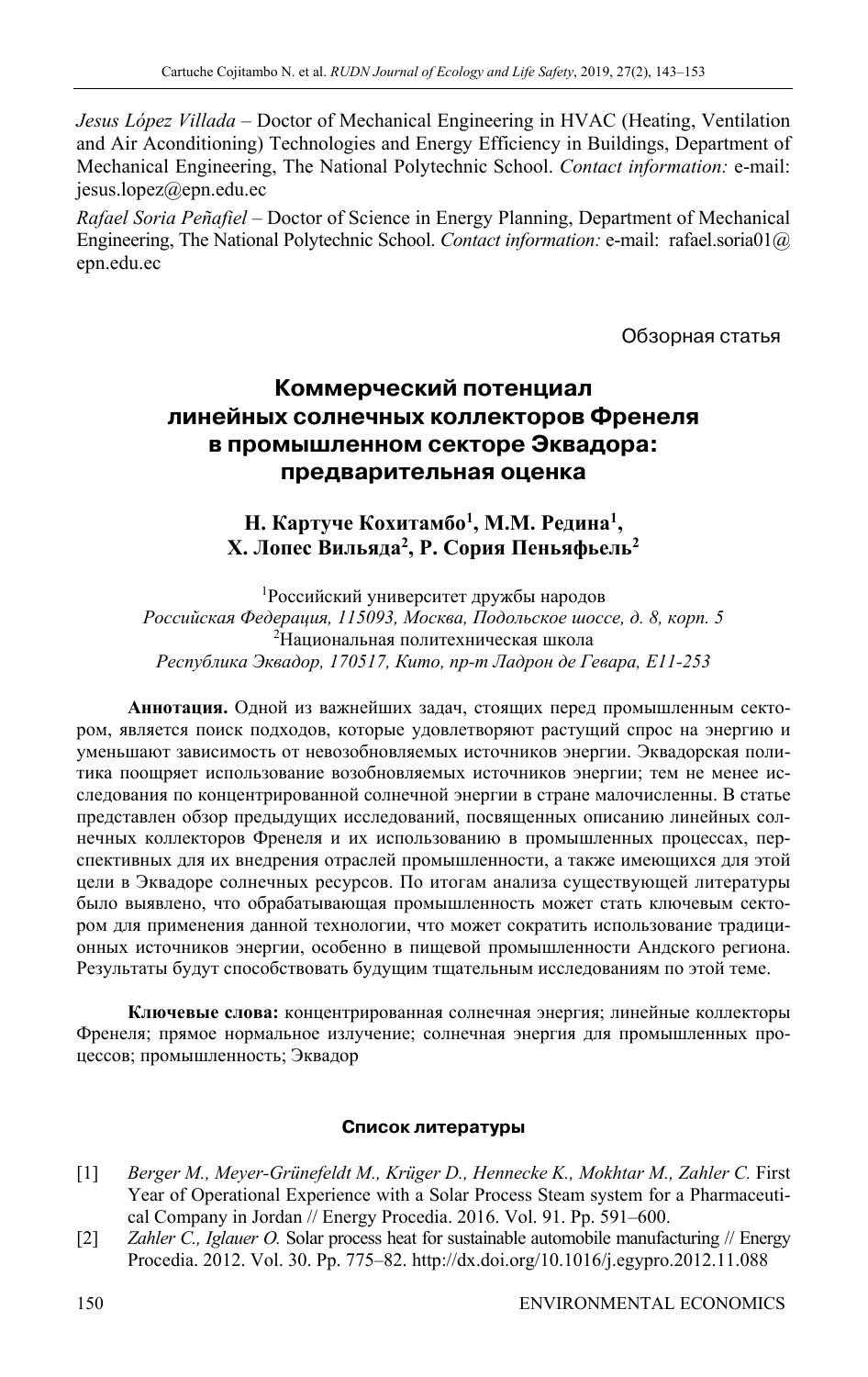- [3] *Philibert C.* Renewable Energy for Industry. Paris: International Energy Agency, 2017. URL: https://www.iea.org/publications/insights/insightpublications/Renewable\_Energy\_for\_ Industry.pdf (дата обращения: 29.02.2019).
- [4] Solar Heat for Industrial Processes: Technology Brief / IEA-ETSAP, IRENA. Paris, Abu Dhabi, 2015. URL: http://www.solarthermalworld.org/sites/gstec/files/news/file/ 2015-02-27/irena-solar-heat-for-industrial-processes\_2015.pdf (дата обращения: 28.02.2019).
- [5] *Kurup P., Turchi C.* Initial Investigation into the Potential of CSP Industrial Process Heat for the Southwest United States. United States, 2015. URL: https://www.nrel.gov/ docs/fy16osti/64709.pdf. doi:10.2172/1227710
- [6] *Cartuche N.* Evaluation of the commercial potential of linear Fresnel collectors in the industrial sector of Ecuador in the short, medium and long term. Peoples' Friendship University of Russia (RUDN University); forthcoming 2019.
- [7] Global Solar Atlas / The World Bank Group. 2016. URL: https://globalsolaratlas.info/ (дата обращения: 06.02.2019).
- [8] NSRDB Data Viewer / DOE/NREL/ALLIANCE. URL: https://nsrdb.nrel.gov/nsrdb-viewer (дата обращения: 31.05.2018).
- [9] Resultados Índice de Producción de la Industria Manufacturera / INEC. Instituto Nacional de Estadística y Censos, 2018. URL: http://www.ecuadorencifras.gob.ec/documentos/ web-inec/Estadisticas\_Economicas/IPI-M/2018/Mayo-2018/PRESENTACION\_ RESULTADOS IPI-М 2018 05.pdf (дата обращения: 24.07.2018).
- [10] Directorio de Empresas y Establecimientos / INEC. 2016. URL: http://www.ecuadorencifras. gob.ec/documentos/web-inec/Estadisticas\_Economicas/DirectorioEmpresas/Directorio\_ Empresas\_2016/Principales\_Resultados\_DIEE\_2016.pdf (дата обращения: 10.03.2019).
- [11] *Gunther M.* Advanced CSP Teaching Materials Linear Fresnel Technology // Advanced CSP teaching materials. EnerMENA, DLR, 2011. Pp. 1–43. URL: http://www.energy-science.org/ bibliotheque/cours/1361468614Chapter06Fresnel.pdf (дата обращения: 10.03.2019).
- [12] *Kumar V., Shrivastava R.L., Untawale S.P.* Fresnel lens: A promising alternative of reflectors in concentrated solar power // Renew Sustain Energy Rev. 2015. Vol. 44. Pp. 376–390.
- [13] Concentrating Solar Power. The European Union, 2013. URL: http://setis.ec.europa.eu/ energy-research/sites/default/files/docs/ERKCTRSConcentratingSolarPower\_print.pdf (дата обращения: 05.06.2018).
- [14] *Mazzaferro C.A.* Life Cycle Assessment of Electricity Production from Concentrating Solar Thermal Power Plants. Universita Degli Studi Di Padova, 2017. URL: http://tesi.cab.unipd.it/ 57365/1/Alberti\_Mazzaferro\_Cinzia\_1131026.pdf (дата обращения: 24.02.2019).
- [15] Renewable Energy Tenders and Community [Em]power[ment]: Latin America and the Caribbean / REN21. Paris, 2017. URL: http://www.ren21.net/wp-content/uploads/2017/09/ LAC-Report.pdf (дата обращения: 01.04.2018).
- [16] Solar Thermal Plants Database / AEE INTEC. 2018. URL: http://ship-plants.info/solarthermal-plants (дата обращения: 13.07.2018).
- [17] Suppliers of Turnkey Solar Process Heat Systems / Solar Payback. 2019. URL: https:// www.solar-payback.com/suppliers/ (дата обращения: 22.01.2019).
- [18] *Vannoni C., Battisti R., Drigo S.* Potential for solar heat in industrial processes. IEA SHC Task 33 and SolarPACES Task IV: Solar heat for industrial processes. Madrid, 2008. URL: http://archive.iea-shc.org/publications/task.aspx?Task=33 (дата обращения: 10.03.2019).
- [19] Análisis de oportunidades de investigación, desarrollo e innovación en eficiencia energética y energías renovables en Ecuador. Un enfoque desde el sector académico / INER. Quito, 2016. URL: http://iner.ec/plataforma/Documento.pdf (дата обращения: 10.03.2019).
- [20] *Blanc P., Espinar B., Geuder N., Gueymard C., Meyer R., Pitz-Paal R. et al.* Direct normal irradiance related definitions and applications: the circumsolar issue // Solar Energy. 2014. Vol. 110. Pp. 561–77.
- [21] Technology Roadmap Solar Thermal Electricity / OECD/IEA. Paris, 2014. URL: https:// webstore.iea.org/technology-roadmap-solar-thermal-electricity-2014 (дата обращения: 24.02.2019).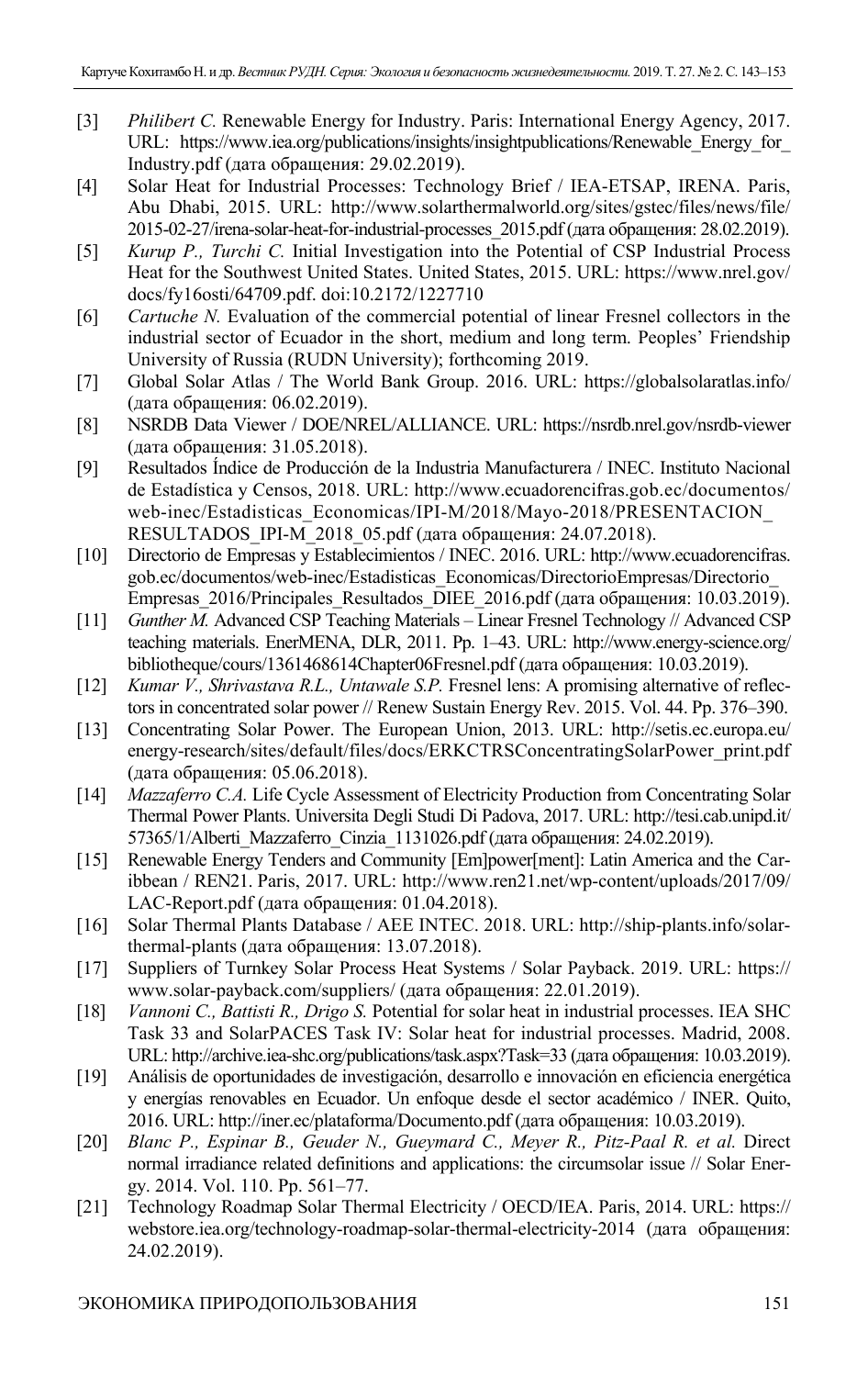- [22] *Cevallos-Sierra J., Ramos-Martin J.* Spatial assessment of the potential of renewable energy: the case of Ecuador // Renewable and Sustainable Energy Reviews. 2018. Vol. 81. Part 1. Pp. 1154–1165. http://dx.doi.org/10.1016/j.rser.2017.08.015
- [23] *Vaca Revelo D.* Validación de datos satelitales de radiación solar utilizando mediciones terrestres para el Ecuador. Escuela Politécnica Nacional, 2018. URL: http://bibdigital. epn.edu.ec/handle/15000/19516 (дата обращения: 06.02.2019).
- [24] Constitución de la República del Ecuador 2008. Registro Oficial 449 República del Ecuador / Asamblea Constituyente del Ecuador. URL: https://www.corteconstitucional. gob.ec/images/contenidos/quienes-somos/Constitucion\_politica.pdf (дата обращения: 10.03.2019).
- [25] The United Nations Conference on Environment and Development. Rio Declaration on Environment and Development 1992. URL: http://www.unesco.org/education/pdf/ RIO\_E.PDF (дата обращения: 10.03.2019).
- [26] United Nations Climate Change. United Nations Framework Convention on Climate Change. 2018. URL: https://unfccc.int/process/the-kyoto-protocol (дата обращения: 26.06.2018).
- [27] Transforming Our World: the 2030 Agenda for Sustainable Development / The United Nations. 2015. URL: https://sustainabledevelopment.un.org/post2015/transformingourworld (дата обращения: 08.02.2019).
- [28] Plan Nacional de Desarrollo 2017–2021. Toda una Vida. Senplades, CNP-003-2017. Ecuador, 2017. URL: http://www.planificacion.gob.ec/wp-content/uploads/downloads/2017/ 10/PNBV-26-OCT-FINAL\_0K.compressed1.pdf (дата обращения: 10.03.2019).
- [29] Plan Nacional de Eficiencia Energética 2016–2035 / Ministerio de Electricidad y Energía Renovable. Ecuador. URL: http://www.centrosur.gob.ec/sites/default/files/1.PLANEE maquetafinaldigital\_1.pdf (дата обращения: 10.03.2019).
- [30] Código Orgánico del Ambiente 2017. Registro Oficial Suplemento 983 República del Ecuador / Asamblea Nacional. 2017. URL: http://www.ambiente.gob.ec/wp-content/ uploads/downloads/2018/01/CODIGO\_ORGANICO\_AMBIENTE.pdf (дата обращения: 10.03.2019).
- [31] Ley Orgánica de Eficiencia Energética 2019. República del Ecuador / Asamblea Nacional.
- [32] Ley Orgánica del Servicio Público de Energía Eléctrica 2015. Registro Oficial Suplemento 418 República del Ecuador / Asamblea Nacional.
- [33] Acuerdo Ministerial 140 Marco institucional para incentivos ambientales 2015. Registro Oficial Edición Especial 387 Ecuador / Ministerio del Ambiente.

## **История статьи:**

Дата поступления в редакцию: 14.03.2019 Дата принятия к печати: 20.06.2019

## **Для цитирования:**

*Cartuche Cojitambo N., Redina M.M., López Villada J., Soria Peñafiel R.* Commercial potential of linear Fresnel solar collectors in the industrial sector of Ecuador: preliminary assessment (Коммерческий потенциал линейных солнечных коллекторов Френеля в промышленном секторе Эквадора: предварительная оценка) // Вестник Российского университета дружбы народов. Серия: Экология и безопасность жизнедеятельности. 2019. Т. 27. № 2. С. 143–153. http://dx.doi.org/10.22363/2313-2310-2019-27-2-143-153

## **Сведения об авторах:**

*Картуче Кохитамбо Натали –* магистрант кафедры прикладной экологии, экологический факультет, Российский университет дружбы народов. *Контактная информация:* e-mail: nathalycartuche@gmail.com